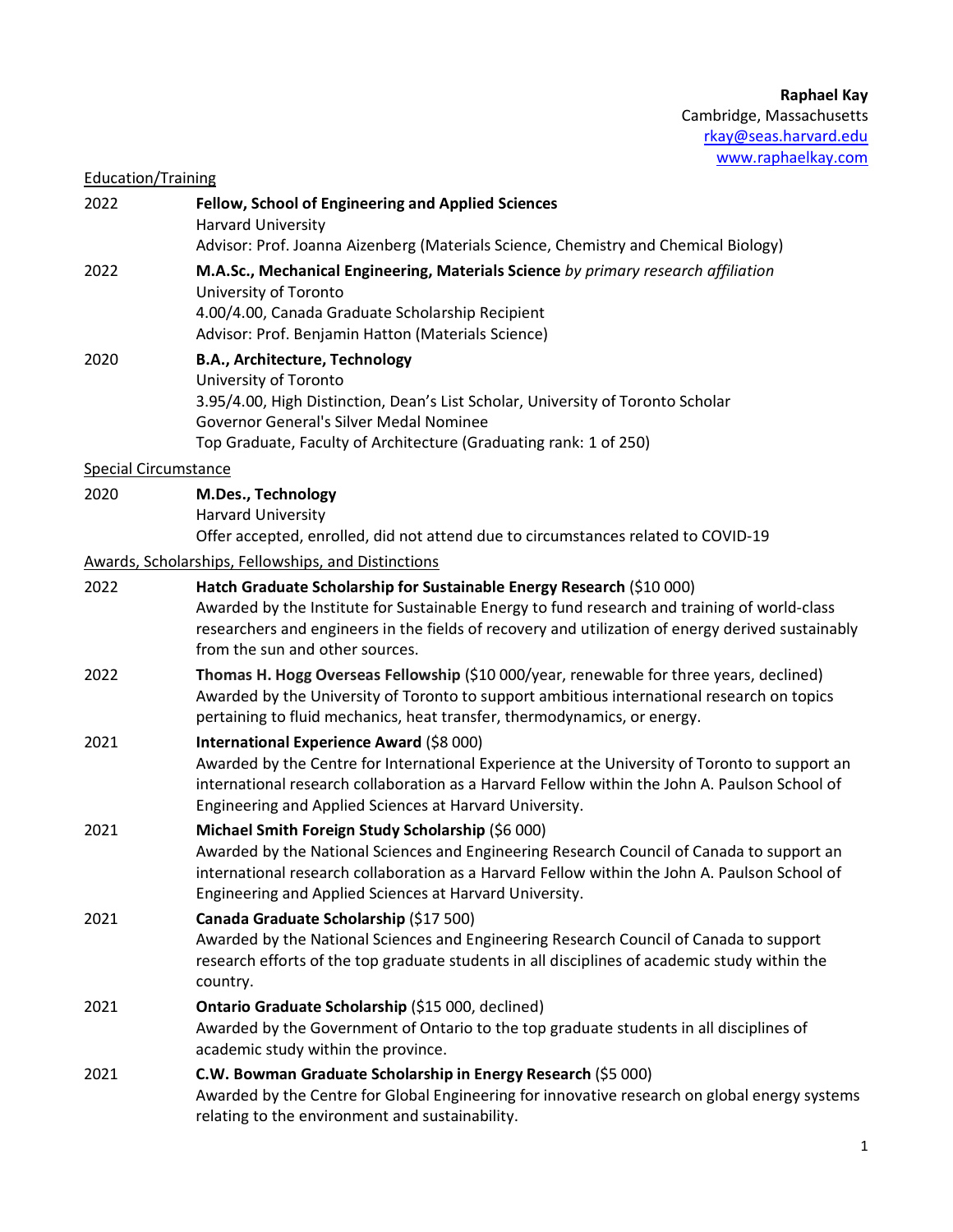| 2021 | Bert Wasmund Graduate Fellowship in Sustainable Energy Research (\$1 150)<br>Awarded by the Department of Mechanical Engineering for innovative research on the recovery<br>and utilization of energy derived sustainably from the sun.                   |
|------|-----------------------------------------------------------------------------------------------------------------------------------------------------------------------------------------------------------------------------------------------------------|
| 2020 | <b>Governor General's Silver Medal Nominee</b><br>Recognized by the University of Toronto as a top graduate in the undergraduate student body.                                                                                                            |
| 2020 | Top Graduating Student, Faculty of Architecture<br>Recognized by the Daniels Faculty of Architecture as the top graduate of the Honours Bachelor<br>of Arts program in 2020. Graduating rank: 1/250.                                                      |
| 2020 | University of Toronto Academic Merit Award (\$500)<br>Awarded by the Daniels Faculty of Architecture to graduating undergraduate students with a<br>cumulative grade point average of 3.8 or higher (3.95).                                               |
| 2020 | NSERC Undergraduate Student Research Award (\$6 500)<br>Awarded one of the few departmental placements by the Department of Materials Science and<br>Engineering to carry out a proposed research study under the supervision of a faculty member.        |
| 2020 | University of Toronto Dean's List Scholar<br>Recognized by the University of Toronto for achieving a cumulative grade point average of 3.5 or<br>higher (Final CGPA: 3.95).                                                                               |
| 2019 | <b>Oxford Rhodes Scholarship Finalist</b><br>Selected by the Ontario Rhodes Scholarship Selection Committee, chaired by the Honourable<br>Dennis O'Connor, as one of 13 provincial finalists for the scholarship from a pool of over 100 000<br>students. |
| 2019 | <b>Oxford Rhodes Scholarship Nominee</b><br>Selected by the University of Toronto as one of six graduating students, from a pool of over 15<br>000, to be presidentially endorsed for the Oxford Rhodes Scholarship.                                      |
| 2019 | Leaders of Tomorrow Award (\$2 500)<br>Awarded by the French engineering company, SOPREMA, to the professionals of tomorrow,<br>researching new methods and ideas that will shape the buildings of the future.                                            |
| 2019 | University of Toronto Scholar (\$1 500)<br>Awarded by the Daniels Faculty of Architecture to the most outstanding students who have<br>completed the third year of an undergraduate program.                                                              |
| 2019 | University of Toronto Dean's List Scholar<br>Recognized by the University of Toronto for achieving a cumulative grade point average of 3.5 or<br>higher (Final CGPA: 3.95).                                                                               |
| 2019 | NSERC Undergraduate Student Research Award (\$6 500)<br>Awarded one of the few departmental placements by the Department of Materials Science and<br>Engineering to carry out a proposed research study under the supervision of a faculty member.        |
| 2018 | University of Toronto Dean's List Scholar<br>Recognized by the University of Toronto for achieving a cumulative grade point average of 3.5 or<br>higher (Final CGPA: 3.95).                                                                               |
| 2018 | <b>NSERC Undergraduate Student Research Award (\$6 500)</b><br>Awarded one of the few departmental placements by the Department of Civil and Mineral<br>Engineering to carry out a proposed research study under the supervision of a faculty member.     |
| 2017 | University of Toronto Dean's List Scholar<br>Recognized by the University of Toronto for achieving a cumulative grade point average of 3.5 or<br>higher (Final CGPA: 3.95).                                                                               |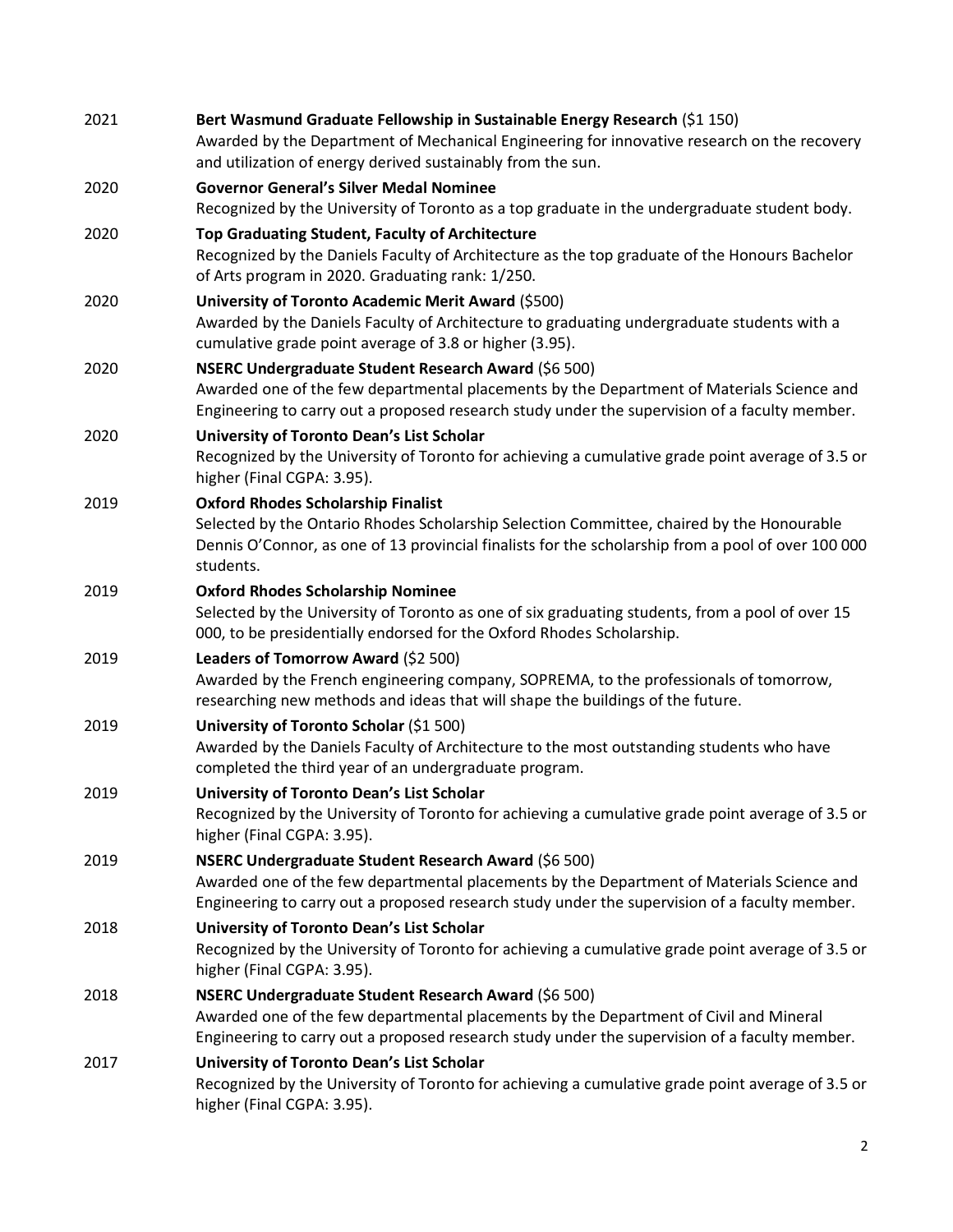| 2017    | <b>Cansbridge Fellowship Finalist</b><br>Selected as one of 30 finalists, from a pool of 360 applicants, for the National Cansbridge<br>Fellowship to travel and work abroad.                                                                                                                                                                                                                                                                                                                                                                                         |
|---------|-----------------------------------------------------------------------------------------------------------------------------------------------------------------------------------------------------------------------------------------------------------------------------------------------------------------------------------------------------------------------------------------------------------------------------------------------------------------------------------------------------------------------------------------------------------------------|
| 2016    | <b>DECA Provincial Finalist</b><br>Recognized by the Distributive Education Clubs of America as a top-ten finalist in the annual<br>regional case competition.                                                                                                                                                                                                                                                                                                                                                                                                        |
| 2016    | Lynn MacGillivray Memorial Scholarship (\$300)<br>Awarded on the basis of scholarly achievement in Secondary School.                                                                                                                                                                                                                                                                                                                                                                                                                                                  |
| 2016    | Rob Crombie Memorial Scholarship (\$2 000)<br>Awarded on the basis of scholarly achievement in Secondary School.                                                                                                                                                                                                                                                                                                                                                                                                                                                      |
|         | <b>Formal Research Activities</b>                                                                                                                                                                                                                                                                                                                                                                                                                                                                                                                                     |
| 2022/22 | Visiting Researcher, Hub for Biotechnology in the Built Environment (upcoming)<br>School of Architecture, Newcastle University, Dr. Marin Sawa.<br>Leading project that utilizes local photosynthetic electricity generation to develop a vertical<br>bio-photovoltaic building facade, with a range of potential autonomous embodiments.                                                                                                                                                                                                                             |
| 2022/22 | Harvard Fellow, John A. Paulson School of Engineering and Applied Sciences<br>Biomineralization and Biomimetics Lab, International Experience Award, Michael Smith Foreign<br>Study Scholarship, Harvard University, Prof. Joanna Aizenberg.<br>Co-conceived and led project to develop a class of optically-adaptive fluidic materials for<br>applications in building facades and beyond.                                                                                                                                                                           |
| 2020/22 | <b>Functional and Adaptive Surfaces Group, Materials Science and Engineering</b><br>Graduate Student, Hatch Graduate Scholarship for Sustainable Energy Research, Canada<br>Graduate Scholarship, C.W. Bowman Graduate Scholarship in Energy Research, Bert Wasmund<br>Graduate Fellowship in Sustainable Energy Research, University of Toronto, Prof. Benjamin<br>Hatton.<br>Led multiple projects at the intersection of microfluidics, nonlinear pattern dynamics, and<br>liquid self-organization, towards developing novel materials for zero-energy buildings. |
| 2020/20 | <b>Functional and Adaptive Surfaces Group, Materials Science and Engineering</b><br>NSERC Undergraduate Student Research Award, University of Toronto, Prof. Benjamin Hatton<br>Conceived and led project using instabilities between fluids to create conditions for reversible<br>fluid pocket growth within building skins to regulate heat and light transmission.                                                                                                                                                                                                |
| 2019/20 | Sustainable Built Environment Performance Assessment Group, School of the Environment<br>Undergraduate Researcher, University of Toronto, Prof. John Robinson<br>Led project addressing the discrepancy between perceived indoor air quality and measured<br>indoor air quality, and set best practices for alleviating this discrepancy.                                                                                                                                                                                                                             |
| 2019/20 | <b>Functional and Adaptive Surfaces Group, Materials Science and Engineering</b><br>NSERC Undergraduate Student Research Award, University of Toronto, Prof. Benjamin Hatton<br>Led project designing, prototyping, and testing micro-fluidic window system, based on<br>biological capillary temperature regulation.                                                                                                                                                                                                                                                 |
| 2018/19 | Siegel Group, Indoor Air Quality, Civil and Mineral Engineering<br>NSERC Undergraduate Student Research Award, University of Toronto, Prof. Jeffery Siegel<br>Led project comparing microbial research within lab setting to microbial growth in field<br>setting. Conducted experiments investigating particulate matter emissions from indoor sources,<br>and filter forensics experiments studying new means of collecting indoor air quality data.                                                                                                                |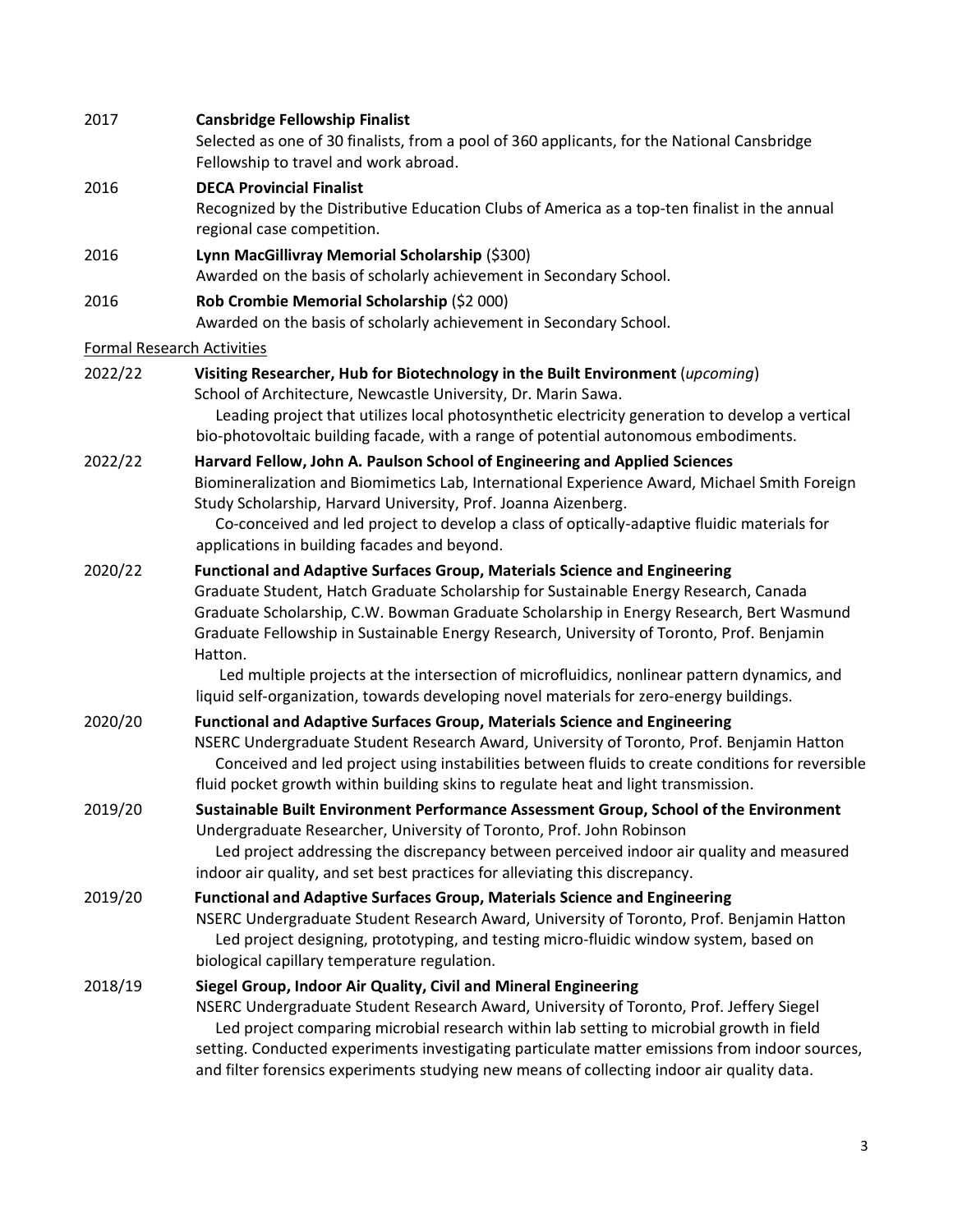# Informal Research Activities

| 2019/20               | <b>Self-Propelling Autonomous Robotic Locomotion</b><br>University of Waterloo, University of Toronto, Prof. David Correa<br>Co-designed and fabricated (w/ Kevin Nitièma) self-propelling hygroscopic robot with<br>capability to crawl without active energy.                                                              |
|-----------------------|------------------------------------------------------------------------------------------------------------------------------------------------------------------------------------------------------------------------------------------------------------------------------------------------------------------------------|
| 2019/19               | Sustainable Design Team, Net Positive Data Centre<br>Living Lab of Sustainability, University of Toronto, Prof. John Robinson<br>Provided design suggestions to the Managing Director of University of Toronto Planning for<br>one of the first net-energy positive buildings in Toronto (course code: ENV461).              |
| <b>Employment</b>     |                                                                                                                                                                                                                                                                                                                              |
| 2019/19               | School of the Environment, University of Toronto, Toronto, Ontario<br>Studied and quantified effect of psychosocial influences on indoor air quality measurement.                                                                                                                                                            |
| 2017/18               | Founder, TAP Parking, Toronto, Ontario<br>Co-founded a startup concept that connects drivers with empty driveways in areas where<br>parking opportunities are scarce and expensive. Eventually met with leading competitor, Rover,<br>to discuss ways to work together to solve ultimate goal of alleviating parking stress. |
| <b>Volunteer Work</b> |                                                                                                                                                                                                                                                                                                                              |
| 2017/17               | Volunteer, Public Architecture, San Francisco, California (remote work)<br>Worked with leader in social-impact environmental design, specifically facilitating the<br>connection between non-profit organizations and pro bono design work.                                                                                  |
|                       | <b>International Collaboration</b>                                                                                                                                                                                                                                                                                           |
| 2019                  | Delft University of Technology, Certificate, Planning and Design with Water for Sustainability<br>Chosen as one of three students to represent Canada in multinational water management<br>program. Collaborated with students from 52 countries to engineer flood-protection solutions<br>along coastlines.                 |
|                       | <b>Refereed Research Contributions</b>                                                                                                                                                                                                                                                                                       |
|                       | An updated list of preprints for all accepted, post-revision, under-review, submitted, and in-<br>progress manuscripts can be found here (or https://www.raphaelkay.com/preprints).                                                                                                                                          |
| 2022                  | Kay, R., Katrycz, C., Nitièma, K., Jakubiec, J. A., & Hatton, B. D. Self-organizing fluids for active<br>building facades, accepted, Nature Communications.                                                                                                                                                                  |
| 2022                  | Kay, R., Katrycz, C. W., Heimlich, E. J., & Hatton, B. D. (2022). Programmable droplets:<br>Leveraging digitally-responsive flow fields to actively tune liquid morphologies. PLoS One 17,<br>e0264141. https://doi.org/10.1371/journal.pone.0264141.                                                                        |
| 2022                  | Kay, R., Mattacchione, A., Katrycz, C., & Hatton, B. D. (2022). Stepwise slime mould growth as a<br>template for urban design. Scientific Reports, 12(1), 1322. https://doi.org/10.1038/s41598-022-<br>05439-w.                                                                                                              |
| 2022                  | Kay, R., Nitièma, K., Katrycz, C., Jakubiec, J. A., Hoban, N., & Hatton, B. D. (2022). Shape-<br>programmable fluid bubbles for responsive building skins. Journal of Building Engineering, 48:<br>103942. doi: https://doi.org/10.1016/j.jobe.2021.103942.                                                                  |
| 2020                  | Kay, R., K. Nitièma, & Correa, D. The bio-inspired design of a self-propelling robot driven by<br>changes in humidity, in Proceedings of the 38th eCAADe Conference, L. Werner and D. Koering,<br>Editors. 2020: Berlin, Germany. p. 233-242. http://papers.cumincad.org/cgi-<br>bin/works/Show?ecaade2020 195.              |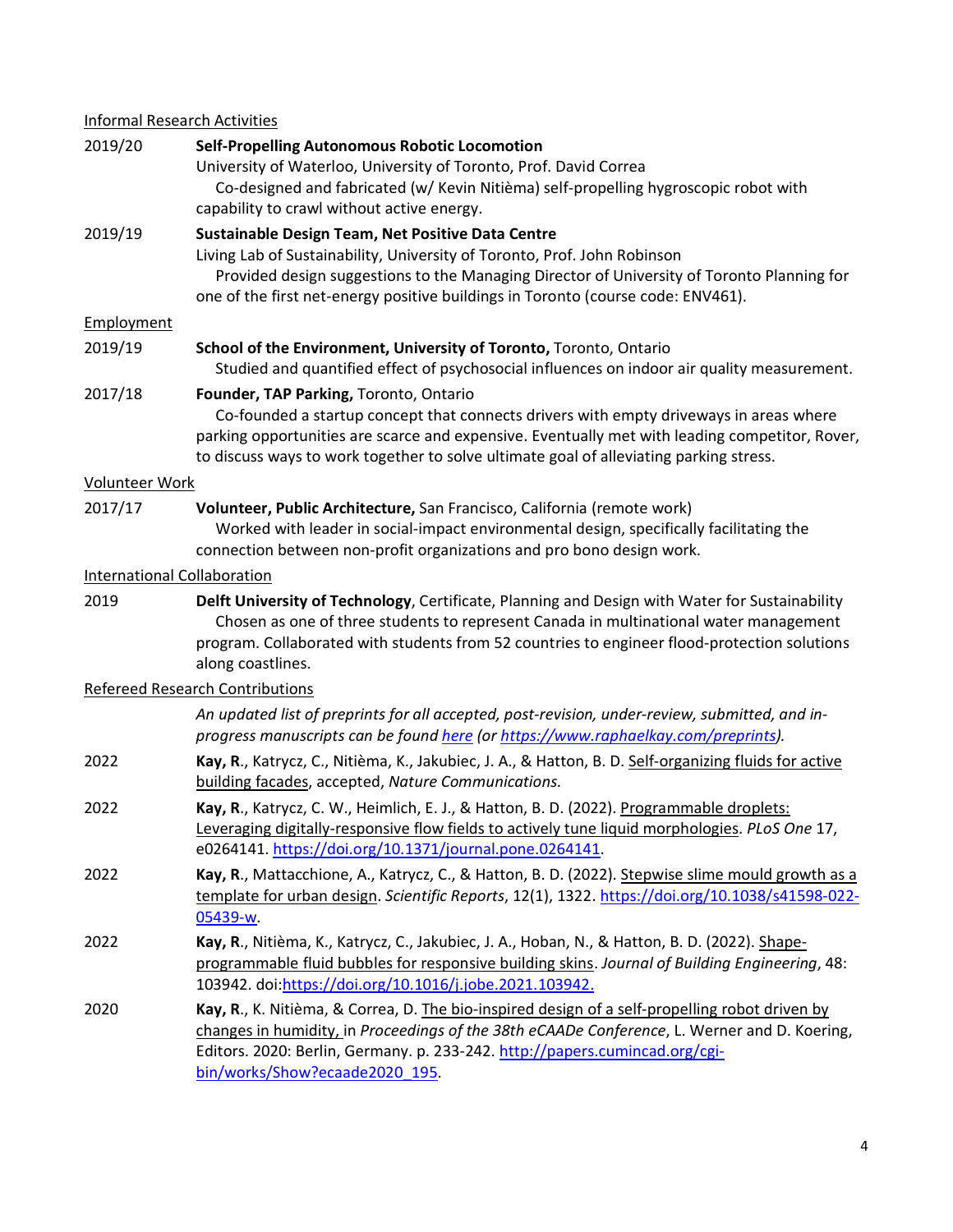Under Review and Submitted Refereed Research Contributions

- 2022 **Kay, R**., Katrycz, C., & Hatton, B. D. The potential for thermoresponsive fluid self-organization within dynamic building facades, under review for *Journal of Building Physics*.
- 2022 **Kay, R**., Jakubiec, J.A., Katrycz, C., & Hatton, B. D. Optofluidic facades for sustainable buildings, submitted to *Nature Sustainability.*

## Working Refereed Research Contributions

- 2022 **Kay, R**., Katrycz, C., & Hatton, B. D. Smart windows based on pneumatically-tunable pigment displacement, for submission to *Advanced Materials*.
- 2022 **Kay, R**., & Hatton, B. D. Active bio-inspired skins for dynamic functionality in architecture, for submission to *Advanced Materials (Review).*
- 2022 **Kay, R**., & Hatton, B. D. Fluid flow as a switchable thermal bridge, undetermined destination.
- 2022 Katrycz, C., **Kay, R**., Hatton, B. D. Functional nonlinear pattern dynamics, undetermined destination.

### Non-refereed Research Contributions

- 2020 **Kay, R**.\*, and Nitièma, K.\* Bio-inspired fluid cell growth for adaptive optical transmission in buildings. Undergraduate Thesis. Faculty of Architecture, University of Toronto. \*Equal contributions among authors.
- 2019 **Kay, R**.\*, Chakwera, A.\*, Patrick, B.\*, Vashisth, S.\*, Trewern, N.\*, and Husodo, Y.\* Vision for a net-positive data sciences centre: Report to the Department of Campus and Facilities Planning. University of Toronto. \*Equal contributions among authors.

#### Provisional Patents

2021 **Kay, R**., Hatton, B.D., Katrycz, C., Jakubiec, J.A., and Nitièma, K. Layered device with pigment fluid injection into a confined fluid layer for active shading of building facades.

## Scholarly Conference Presentations and Acceptances

- 2022 **Smart, active, fluidic facades for energy efficient buildings**\*, in *Electrochemistry, energy storage and devices*, 33rd Canadian Materials Science Conference 2022, University of Toronto. June 23, 2022. \*Abstract accepted but was unable to present due to research travel conflict.
- 2021 **Slime mould networks as a template for the design of cities**, in *Sustainability and Water*, 2nd University of Toronto Engineering Research Conference 2021, University of Toronto (virtual). July 8, 2021.
- 2021 **Biological microfluidics for smart optical control in buildings**, in *Functional and Emerging Materials*, 32nd Canadian Materials Science Conference 2021, Queen's University (virtual). June 4, 2021.
- 2020 **From pinecones to robots**, in *Cognizant Architecture What if Buildings Could Think?*, 38th eCAADe Conference, TU Berlin (virtual). September 14, 2020. [https://vimeo.com/452713318.](https://vimeo.com/452713318)

### Selected Academic Presentations

2020 **Hypothesized design of a contactless delivery robot for SARS-CoV-2 testing and administration.** Final presentation: Physical Computing course, University of Toronto. [https://vimeo.com/403169347.](https://vimeo.com/403169347)

Awarded Features, Public Exhibitions, and Interviews

2022 **Could a 'virtual slime mould' design a better subway system?** Interviewed on published research for a communication article in University of Toronto Engineering News. [https://news.engineering.utoronto.ca/could-a-virtual-slime-mould-design-a-better-subway](https://news.engineering.utoronto.ca/could-a-virtual-slime-mould-design-a-better-subway-system/)[system/.](https://news.engineering.utoronto.ca/could-a-virtual-slime-mould-design-a-better-subway-system/)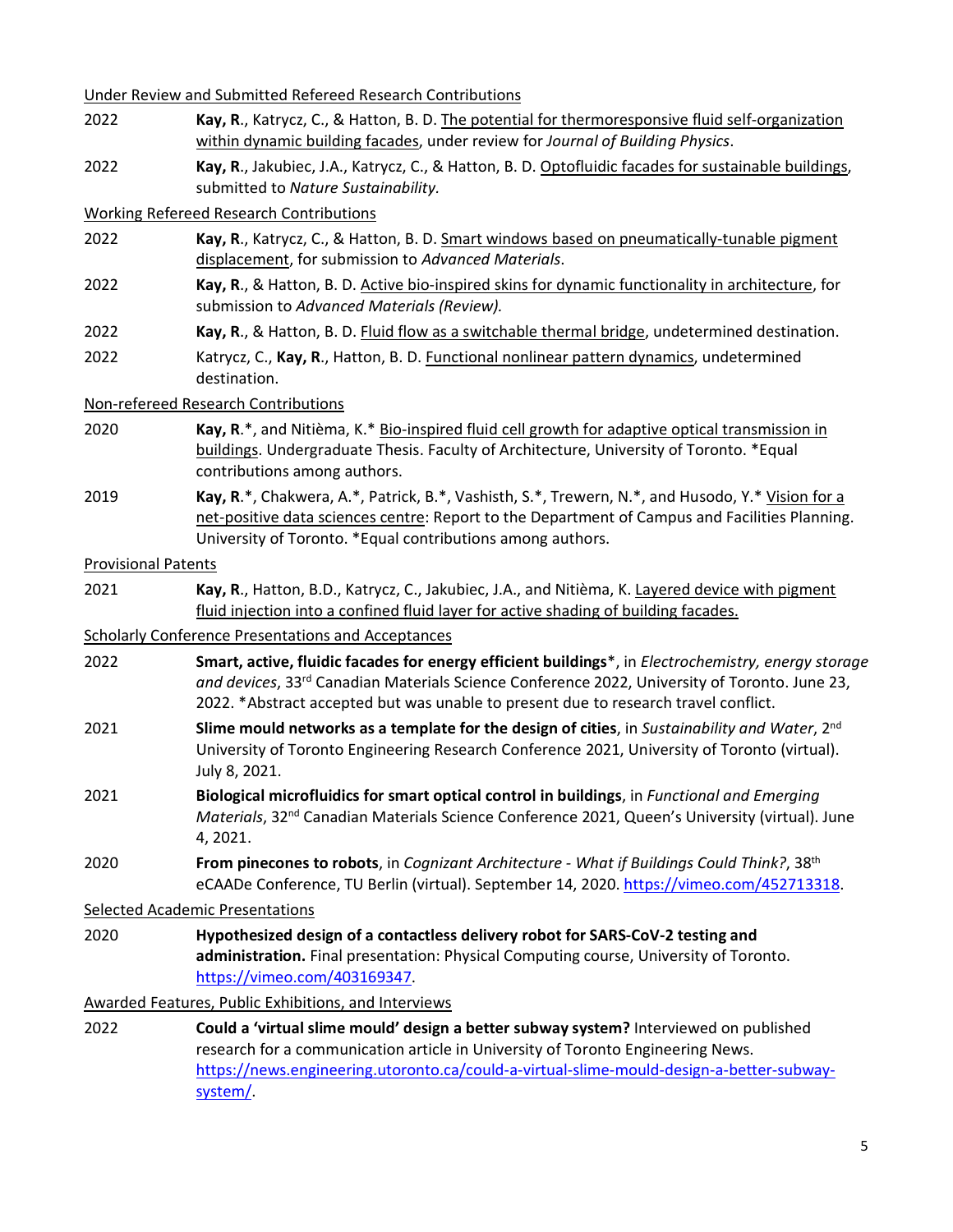| 2022 | What slime mould can teach us about optimizing the TTC. Interviewed on published research<br>for an article in the University of Toronto's student newspaper.<br>https://thevarsity.ca/2022/03/13/ttc-slime-model-u-of-t/.                                                                                  |
|------|-------------------------------------------------------------------------------------------------------------------------------------------------------------------------------------------------------------------------------------------------------------------------------------------------------------|
| 2020 | Molten Snowflakes. Selected as opening Research Revealed feature.<br>https://researchrevealed.utoronto.ca/shape-changing-apertures-that-control-how-much-light-<br>or-heat-enters-a-building/.                                                                                                              |
| 2020 | Check out the work of the Daniels Faculty's first-ever undergraduate thesis students. One of<br>three graduating theses publicly highlighted, with accompanying interview.<br>https://www.daniels.utoronto.ca/news/2020/05/11/check-out-work-daniels-facultys-first-ever-<br>undergraduate-thesis-students/ |
| 2019 | A Graduate of the University of Toronto Faculty of Architecture Receives Soprema's Leaders of<br>Tomorrow Award. Interviewed in recognition of the Leaders of Tomorrow Award.<br>https://www.soprema.ca/graduate-university-toronto-faculty-architecture-receives-sopremas-<br>leaders-tomorrow-award/      |
|      | <b>Research Mentions in Public News and Blogs</b>                                                                                                                                                                                                                                                           |
| 2022 | Toronto researchers are using bright green slime to improve the TTC subway network. BlogTO.<br>https://www.blogto.com/tech/2022/01/toronto-researchers-use-slime-improve-ttc-network/.                                                                                                                      |
| 2022 | Using a 'virtual slime mold' to design a subway network less prone to disruption. Phys Org.<br>https://phys.org/news/2022-01-virtual-slime-mold-subway-network.html.                                                                                                                                        |
| 2022 | Researchers use 'virtual slime mould' to design TTC subway network less prone to disruption.<br>Mirage. https://www.miragenews.com/researchers-use-virtual-slime-mould-to-design-713487/.                                                                                                                   |
| 2022 | Using a 'virtual slime mold' to design a subway network less prone to disruption. True Viral                                                                                                                                                                                                                |

- News. [https://trueviralnews.com/77816-using-a-virtual-slime-mold-to-design-a-subway](https://trueviralnews.com/77816-using-a-virtual-slime-mold-to-design-a-subway-network-less-prone-to-disruption.html)[network-less-prone-to-disruption.html.](https://trueviralnews.com/77816-using-a-virtual-slime-mold-to-design-a-subway-network-less-prone-to-disruption.html)
- 2022 **Could a 'virtual slime mould' design a better subway system?** Terra Daily. https://www.terradaily.com/reports/Could a virtual slime mould design a better subway s [ystem\\_999.html.](https://www.terradaily.com/reports/Could_a_virtual_slime_mould_design_a_better_subway_system_999.html)

### Software and Fabrication Proficiency

**Graphic Design, Video, and Communication:** Adobe Creative Cloud (Photoshop, Illustrator, InDesign, Premier Pro, Acrobat Pro), Microsoft Office Suite (Excel, Word, PowerPoint) **3D Modeling**: Rhinoceros, SketchUp, Autodesk Fusion 360 (beginner) **Computational Design and Electronics:** Processing, Grasshopper (GH), GHPython (GH), Kangaroo (GH), Arduino **Programming, Statistical Analysis, and Geographical Analysis:** R Studio, MATLAB, ArcGIS/ArcMap, Python (beginner) **Computational Fluid Dynamics:** ANSYS Fluent, RhinoCFD (GH) **Computational Thermodynamics:** ANSYS Steady/Transient State Thermal FEA, THERM **Computational Energy Analysis:** Climate Studio (GH), Ladybug (GH), HoneyBee/Energy+ (GH), DesignBuilder, Climate Consultant **Computational Structural Analysis:** Karamba3D (GH)

**Digital Fabrication:** CNC Milling (RhinoCAM), Laser Cutting, 3D Printing

#### Relevant Engineering Coursework

- 2016/21 **Computational Modeling:** Physical Computing (Arduino hardware/software), Computation & Design (Processing), Computational Thinking, Modeling & Fabrication in Design (GH Python), Simulation & Data Visualization (Grasshopper, Python), Geographical Information Systems I (GIS), Design Technology (Grasshopper, Python)
- 2016/20 **Mathematics:** Calculus I, Calculus II, Linear Algebra I